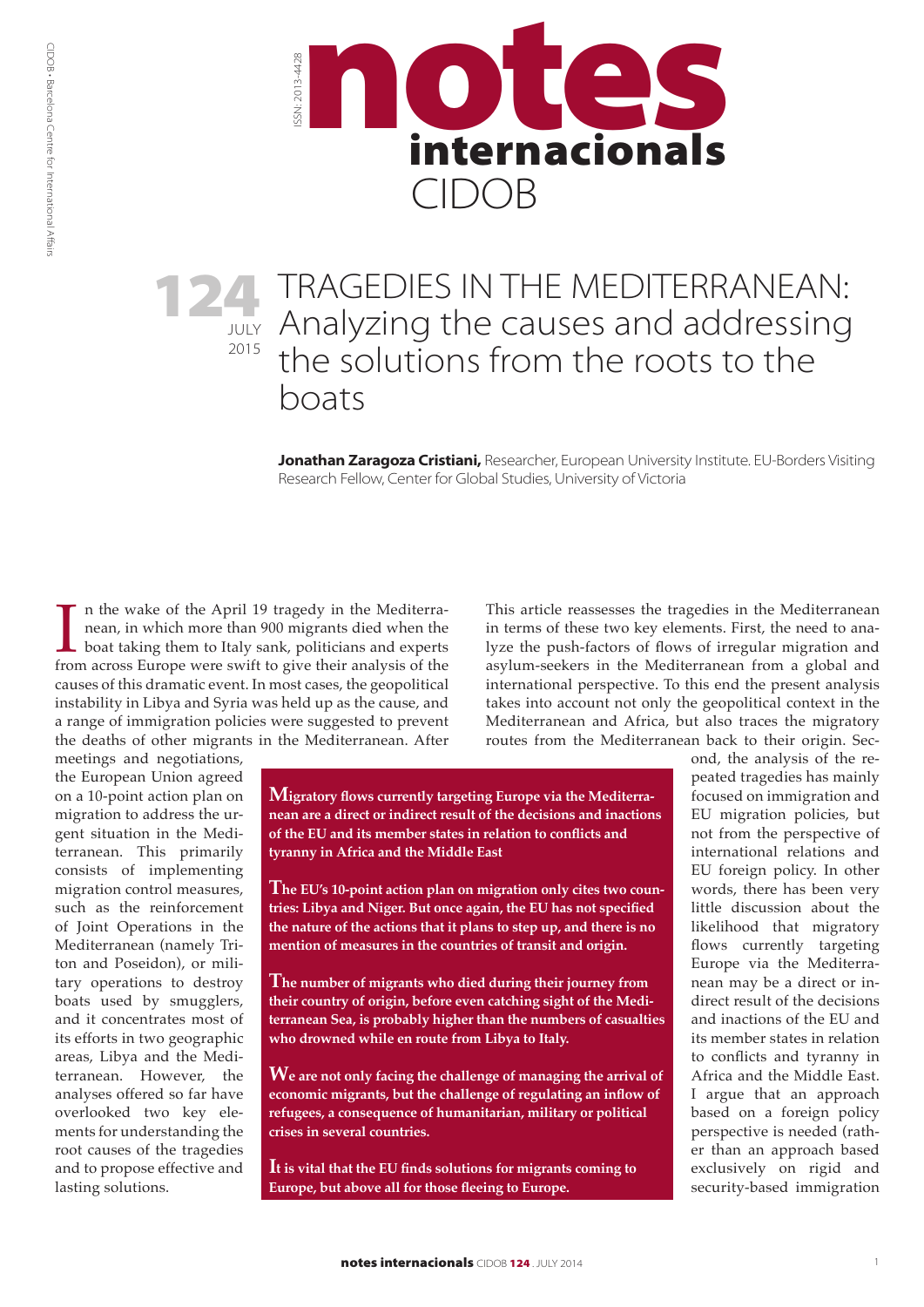policies) in order to consider possible measures to prevent continued tragedies in the Mediterranean.

#### Analyzing the tragedies from their origins

To date all the attention has been directed at the Southern Mediterranean doors of Europe without taking into account the push-factors that lead migrants to leave or flee their countries of origins, nor the sheer length of the journey and many dramatic obstacles they face during it. Metaphorically, the current international context has become one large tragic human river, with a multitude of tributaries from countries in Africa and the Middle East, and the EU is literally concentrating all its efforts at the mouth of that river rather than intervening upstream. For example, the EU decision to reinforce the Triton operation and to destroy boats embarking from Libya would be like building a prey at the delta of this river, ignoring what takes place at the source of the river and at the source of every single tributary.

Any effective analysis must focus on the roots of the problem and not simply on Syria, Libya and the Mediterranean. While these three areas have been identified as the key geostrategic points of the problem, very few have noted that most migrants actually originate in other countries and regions. In 2014, 170,099 migrants arrived in Italy by sea, of which 41,941 were Syrian nationals with Eritrean migrants ranking as the second largest group (33,451), but the EU and its institutions do not appear to

reasons, and also because the police operate a shoot-to-kill policy to prevent Eritrean citizens from approaching the border, Eritrea has been described as an open-air prison.

To date the role of conflicts and armed groups in the displacement of thousands of people has not been taken into account in the analysis of the causes of these tragedies in the Mediterranean. While the Islamist militant group al-Shabaab imposes terror in Somalia on a population already combating famine, the north of Mali has also experienced the insurgency of a jihadist movement since 2012. This movement provoked a civil war and French military intervention since 2013 (authorized by the UN Security Council). The conflict in northern Mali lasted until February 2015 when the ceasefire was signed, and this probably accounts for the drop in the number of Malians arriving in Italy from third (2014) to seventh (2015) position in the nationality ranking (1,279 Malians arrived from January to April).

Yet another root cause of migration which has been ignored is the link between irregular migration flows in the Mediterranean and the activity of the terrorist group Boko Haram in Nigeria. The terrorist group emerged in 2009, but it was only in April 2014 with the kidnapping of hundreds of schoolgirls that it made the headlines around the world. The increasing presence of Boko Haram in northern Nigeria in the last couple of years and the escalation of their actions meant that by the end of the 2014 over 1.5 million people had fled the conflict zone. In this sense, there is a link between the increasing violence in the

# An approach based on a foreign policy perspective is needed in order to consider possible measures to prevent continued tragedies in the Mediterranean.

country in 2014, and the dramatic increase in the number of Nigerians arriving in Italy which shot up from 358 in 2012 to 8,570 in 2014. This is certainly not a coincidence.

have addressed the issue. In 2014 there was a significant drop in the number of migrants from Mali (9,314), Nigeria (8,570), Palestine (6,024) and Somalia (5,644), arriving in Italy by sea but once again the EU has not sought an explanation for this. Moreover, from January to April 2015 the trend was reversed and more Eritreans (3,248), Somalis (2,566), and Nigerians (1,991) have arrived on the Italian coast than Syrians (1,596).<sup>1</sup> It is clear that in order to find solutions for the tragedies in the Mediterranean, we first have to understand events occurring far away from Syria and Libya (in fact, Libyan migrants do not even rank among the top ten nationalities to reach Italy by sea in 2014).

Curiously enough in all the different analyses given by experts, politicians and even journalists, few have paid any attention to the current situation in Eritrea or the possible reasons for the substantial migratory flows leaving the country. Eritrea is one of the most closed and repressive regimes in Africa governed uninterruptedly by Isaias Afewerki for over twenty years. Both men and women aged 18–55 must complete compulsory military service for a period of around 18 months, but this can also last indefinitely. During this period conscripts are regularly subject to torture and sexual abuse, and many are used as forced labor in government construction projects. For all these

As already explained, Syrian refugees have been the largest single group of migrants arriving in Italy by sea, fleeing not only the civil war in their country, but also the advances made by the Islamic State in Syria and the areas hosting Syrian refugee camps. In the second half of 2014, these Syrian refugees were joined by a significant number of Palestinians in their attempts to reach Europe. While only 37 Palestinians were intercepted in 2012 off the southern coast of Italy, this number rose to 6,024 in 2014. This startling increase can be explained by two major events. First, Israel's 51-day summer offensive on Gaza in 2014 pushed hundreds of Gazans to flee and head for Europe. Among these refugees, 700 migrants, mostly Palestinians and Syrians, drowned when traffickers forcibly capsized the boat off the Egyptian coast. It is significant that European leaders, experts and media did not react to this event, although the death toll in this single tragedy was higher than the tragedy in October 2013 (350 dead), and close to an earlier tragedy in April 2015 (900 dead). Second, Palestinian refugees are in a very difficult situation in the Middle East. Since mid-2014, they have had to flee not only from refugee camps devastated by the fighting in Syria and the advance of the Islamic State, but also Palestinian refugees fleeing the conflict in Syria were denied entry by countries such as Lebanon and Jordan, and were forced to return to the conflict-stricken country. For all these reasons, a large number of Palestinians chose to try to reach Italy via Libya.

<sup>1.</sup> See Fargues and Di Bartolomeo (2015).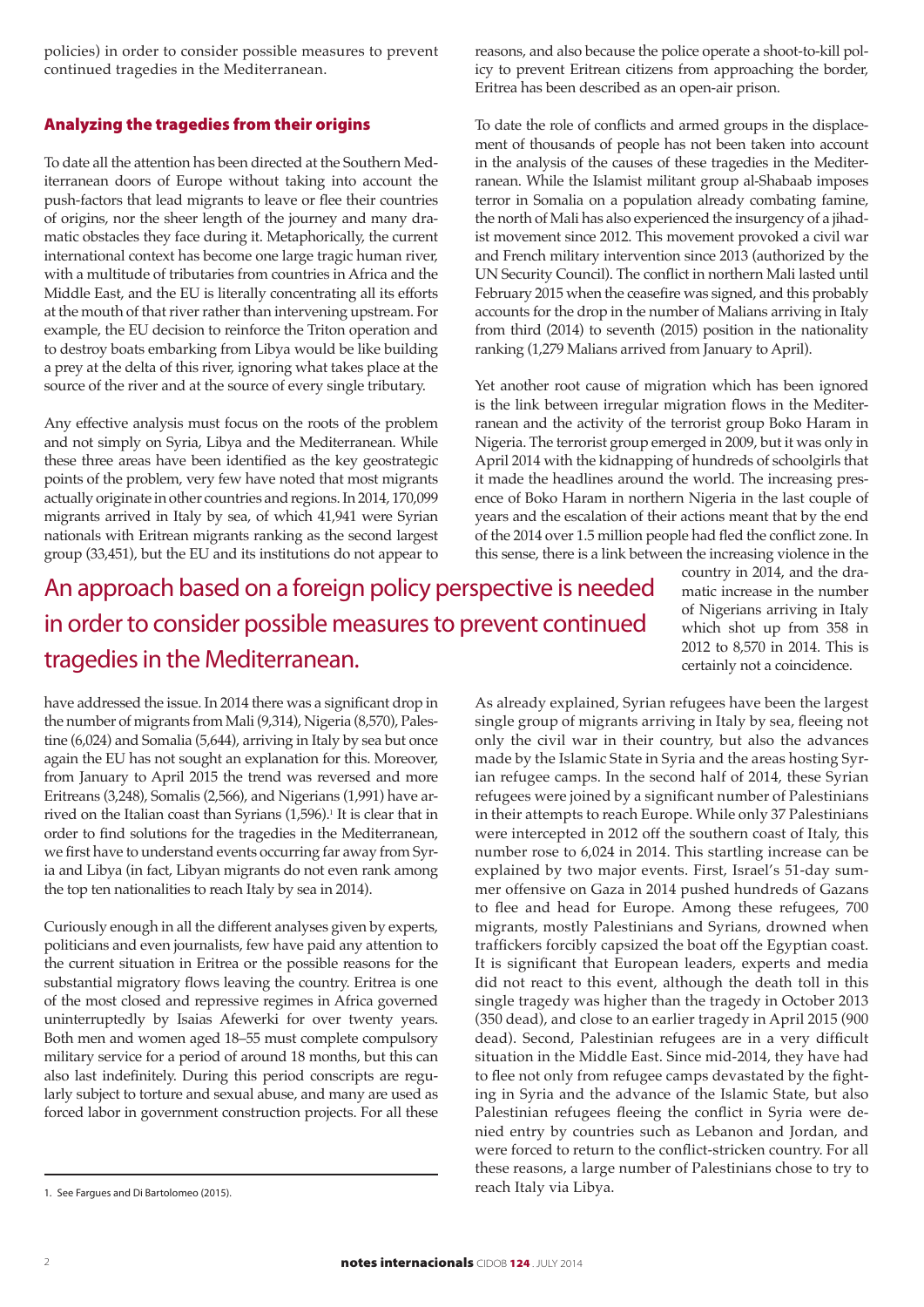Finally, although our attention has focused on Africa and the Middle East, the EU should note that migration flows may also come from nearer home. Frontex has recently reported that while the number of Syrians and Afghans asylum-seekers detected at EU borders with the Western Balkans tripled in recent months, Kosovo nationals were the main nationality identified at this border in 2014. Frontex (2015) has attributed this increase of Kosovar migrants and refugees to the "reopening of asylum centers in Hungary in July 2014 and various rumors spread by facilitators to encourage migrants to head for the EU."

#### The journey: tragedy and humanitarian crisis before even boarding a boat

Wars and Islamic military movements are not the only causes of Africa–Europe migratory flows, other factors have been overlooked. For example, while the Commission is struggling to persuade EU states to share the burden of processing a relatively small number of asylum claims, no measures have been taken to improve the living conditions of the over 4 million Syrians currently living in refugee camps in Lebanon, Egypt, Jordan or Turkey. This is despite the UN reporting that a total of 12 million people have fled Syria and are now living in these countries. Moreover, the UN has recently announced the reduction of the budget allocated for the refugee camps housing them. The EU does not seem to have reacted to this information and has not proposed any measures to deal with the situation.

During this journey, migrants are likely to face violent and dramatic situations comparable to the tragedies in the Mediterranean. In fact, the IOM has reported that the Western Sahara is the forgotten graveyard of thousands of migrants who die from famine and thirst while crossing hundreds of kilometers of the hottest desert in the world. Migrants also suffer abuse and torture during their journey. For example in the Sinai, Egyptian traffickers capture, rape, burn and mutilate Eritrean migrants in exchange for a ransom. Migrants are imprisoned for months until their relatives at home pay thousands of dollars to ensure their release. Human Rights Watch has reported that traffickers have been carrying out these abuses for almost a decade, without the Egyptian government taking effective measures to stop them.

Finally, an in-depth analysis of the transit states needs to be carried out before considering implementing a violent response such as bombing smugglers' boats. Not only the political but also the geographic situation of a transit state, plays a key role when it comes to trafficking or smuggling, and as a consequence, on the strategies used by migrants to enter Europe. In this respect, the EU seems to view the boats arriving from Libya as the consequence of a modern-day slavery business and a trafficking network that exists in Libya due to the country's severe political instability. However, it would take more than a military option to put an end to the current tangled and complex trade in Libya. An analysis of this trade reveals unusual facts such as that migrants often steer the boats themselves or that the boats are in fact fishing trawlers rapidly converted

The EU's 10-point action plan on migration only cites two countries: Libya and Niger. More specifically, the EU plans to enhance "engagement with countries surrounding Libya through a

The role of conflicts and armed groups in the displacement of thousands of people has not been taken into account in the analysis of the causes of these tragedies in the Mediterranean.

joined effort between the Commission and the EEAS; initiatives in Niger have to be stepped up" ([IP/15/4863\)](http://europa.eu/rapid/press-release_IP-15-4813_en.pdf). Although not clearly explained by EU representatives, the inclusion of Niger in this plan is because the city of Agadez, in central Niger, is Africa's main transit and convergence point for migrants arriving from Western sub-Saharan Africa and Central Africa who reassemble here before travelling on to Libya and finally Europe. Therefore, the EU seems to be targeting the main transit city where migrants recover their strength and resources before starting on the penultimate stage of their journey to Europe (the last one is from Libya to Italy by boat). But once again, the EU has not specified the nature of the actions that it plans to step up, and there is no mention of measures in the countries of transit and origin.

The number of casualties in the Mediterranean has been highlighted by actors from different sectors and political views, but few have mentioned that the number of migrants who died during their journey from their country of origin, before even catching sight of the Mediterranean Sea, is probably higher than the numbers of casualties who drowned while en route from Libya to Italy. For this reason, instead of just focusing on Libya and Niger, it is necessary to think about solutions for the 1,800 km that Eritrean migrants cover before reaching Egypt, or the 1,500 km that Syrians have to travel from Damascus before reaching Tripoli.

into boats for trafficking. Moreover, professional smugglers are now competing with fishermen who have opted to trade in their fishing boats for smuggling boats in order to earn more. In the present civil war context in Libya, militias, tribes and armed groups, such as the Islamic State, are all using irregular migration as a business to finance their military action. Some of these groups are part of the factions negotiating the peace draft agreement under UN mediation, which makes it even more difficult to understand the trade in irregular migrants and which makes the implementation of destroying migrant smugglers' boats even more complicated.

#### A change of approach: an EU foreign policy response to tackle international problems

The High Representative of the EU for Foreign Affairs and Security Policy, Federica Mogherini, insists that the EU is a foreign policy community and a security and defense provider not only for citizens within EU borders, but also for those in the rest of the world. Yet despite this declaration, the EU only has responded to the Mediterranean tragedies by implementing migration policies, which are detached from concrete foreign policy strategies, and with a 10-point action plan that seems to be far from offering security and defense to the people beyond the EU's borders.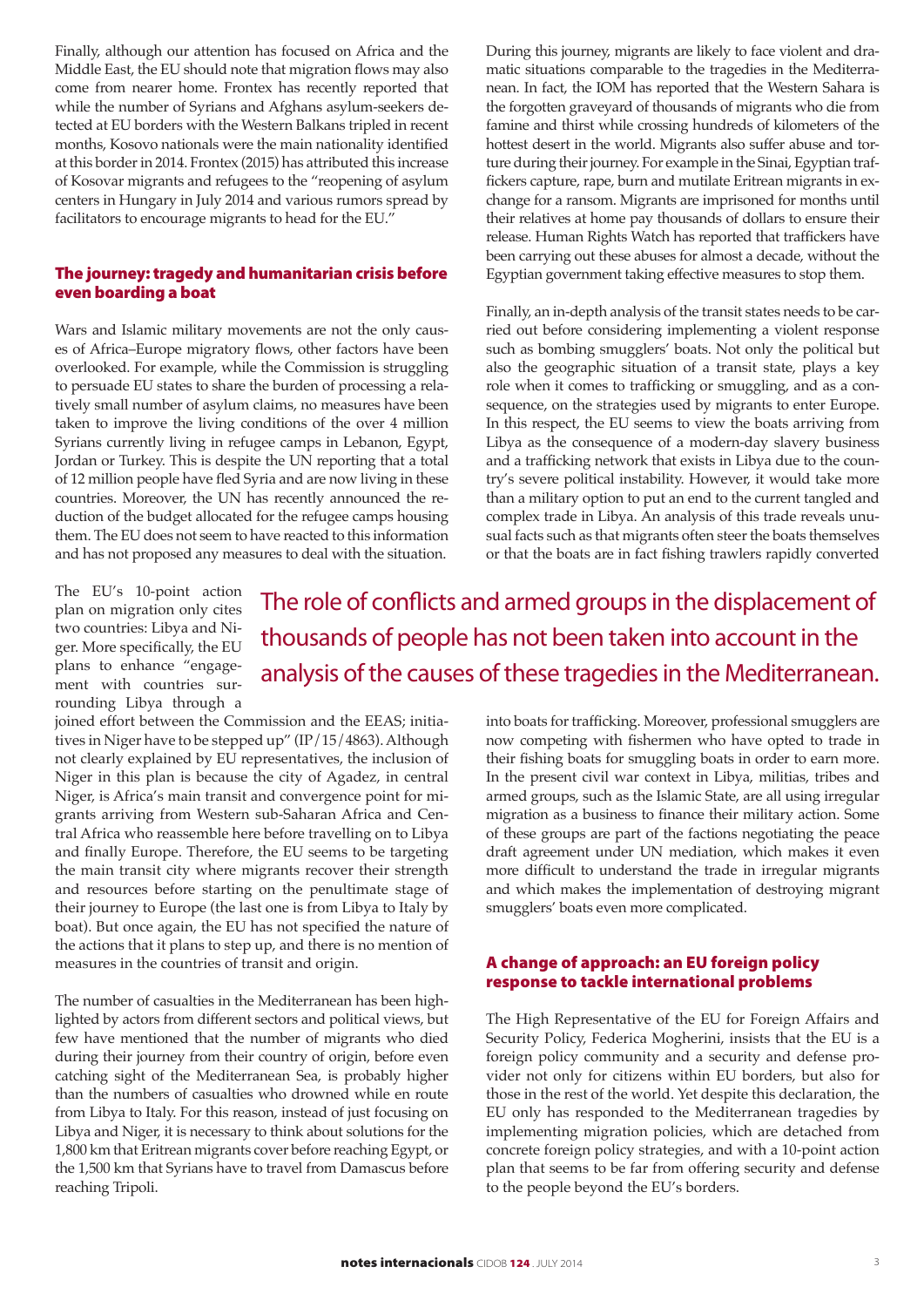My analysis clearly shows that currently the EU is not only facing the challenge to manage the economic migration en route for Europe generated by oft-cited North-South inequalities, but is actually facing the consequences of what can be considered the most turbulent and instable regional context in decades. This context cannot be managed by implementing measures on boats used by smugglers, but rather with policies that address the root causes that pushed people to migrate in the first place. In other words, we are not only facing the challenge of managing the arrival of economic migrants, but the challenge of regulating an inflow of refugees that is the consequence of humanitarian, military or political crises in several countries. It is vital that the EU finds solutions for migrants coming to Europe, but above all for those fleeing to Europe. Thus, a violent response on Libyan shores will have no impact on the factors that make people flee, and therefore they will persist in trying to enter Europe one way or another.

Only foreign policy measures can deal with wars, political conflict or terrorism. Therefore, a change of approach is needed to consider measures to prevent the tragedies in the Mediterranean effectively. This approach must be based on a combined foreign policy and international relations perspective rather than on rigid and security-based immigration policies.

gain ground. The limited intervention of the EU and the West in general in Libya has been cited as the cause of spillover effects that have exacerbated the situation in the region and have led to the rise and consolidation of Islamic forces in Mali and Syria. The lessons of the past and the present situation in Libya and Syria alone are sufficient arguments to stimulate debate on the need for a prompt, robust and pro-active EU strategy in relation to these conflicts. Failure to do so could lead to dire consequences for the region as a whole.

Another robust and active strategy that the EU has to develop is how to tackle the slavery networks in the Sinai and the Sahara desert. At present, the EU is committed to a military response along the Libyan coastline, under the pretext that "violent humanitarianism" is needed to combat modern-day slavery. Meanwhile, the Egyptian army has suffered dozens of causalities in their few attempts to weaken the human trafficking networks in the Sinai. This raise the question of whether the EU should redirect its "violent humanitarianism" approach towards trafficking networks in the Sinai and Sahara which fall more clearly within the definition of slavery than their Libyan counterparts.

The EU also needs to establish the exact terms of its relations with countries such as Eritrea. On this matter, the EU and Eritrea are close to signing the 11th European Development Fund (EDF) cooperation agreement for the period 2014–2020.

## The EU 10-point action plan seems to be far from offering security and defense to the people beyond the EU's borders.

While this agreement is designed to reduce poverty and to boost economic and social development, it is debatable to what extend the best EU foreign policy strategy to-

Such an approach would mean that the EU would not have to put all its efforts into a reactive response such as bombing traffickers' boats in Libya, but would focus on the promotion of political stability in Libya. In June 2015 the EU pushed the Libyan factions to accept a peace deal, backing the UN attempts to end the conflict and form a government of national unity. Yet, it is also true that the EU could have endorsed the UN mission in Libya months ago, rather than waiting for several migrant tragedies in the Mediterranean and after the gains made by Islamist militants in Libya.

The key element that EU leaders have to understand is that the only way to reduce migration flows in the Mediterranean is to take firm decisions and actions in relation to the conflicts mentioned. In other words, the role played by the EU and its member states in relation to these conflicts will have a direct or indirect result on the migratory flows currently targeting Europe from across the Mediterranean.

In order to find solutions to the current humanitarian crisis in the Mediterranean, the EU has no other option than to discuss and adopt a stronger role and strategy in relation to the war in Syria and the advances of the Islamic groups in Mali and Nigeria. French military intervention in Mali, in the wake of the coup that provoked the Islamist takeover of a large part of the country, managed to tackle a conflict that could have had wider consequences for the region. At present, Boko Haram seems to be losing part of its territory thanks to a coalition of African states, while in Syria the Islamic State continues to

wards this extremely repressive country is to offer economic support instead of adopting other more punitive measures. In much the same way, each EU member state has to reconsider its own foreign policy with repressive countries. For example, it is inadmissible that countries such as Norway are currently negotiating with the Eritrean government to forcibly return Eritrean asylum seekers.

Moreover, the EU is currently focusing all its efforts on preventing boats from Libya from reaching Italy, while the greater part of irregular migrants have now shifted to other routes to reach Europe. In this sense, the increasing arrivals of Syrian refugees from Turkey to Bulgaria or the rise in illegal border crossings at the Hungarian–Serbian frontier raises the need for prompt measures in other areas of the Mediterranean. The fact that migrants from Kosovo are trying to reach the EU from within geographical Europe, and that EU neighbors seem to be overwhelmed by the impact of migration, indicate that the EU needs to reinforce and develop its comprehensive cooperation and relation with its neighbors.

In recent years, the pro and cons of the Mare Nostrum and Triton operations have been at the center of debate, but it is important to remember that since the early 2000s the EU and member states such as Spain and Greece have carried out migration control strategies particularly in cooperation with Morocco and Turkey, respectively. This bilateral and multilateral cooperation (including the implementation of Readmission Agreements and joint patrols) have been built